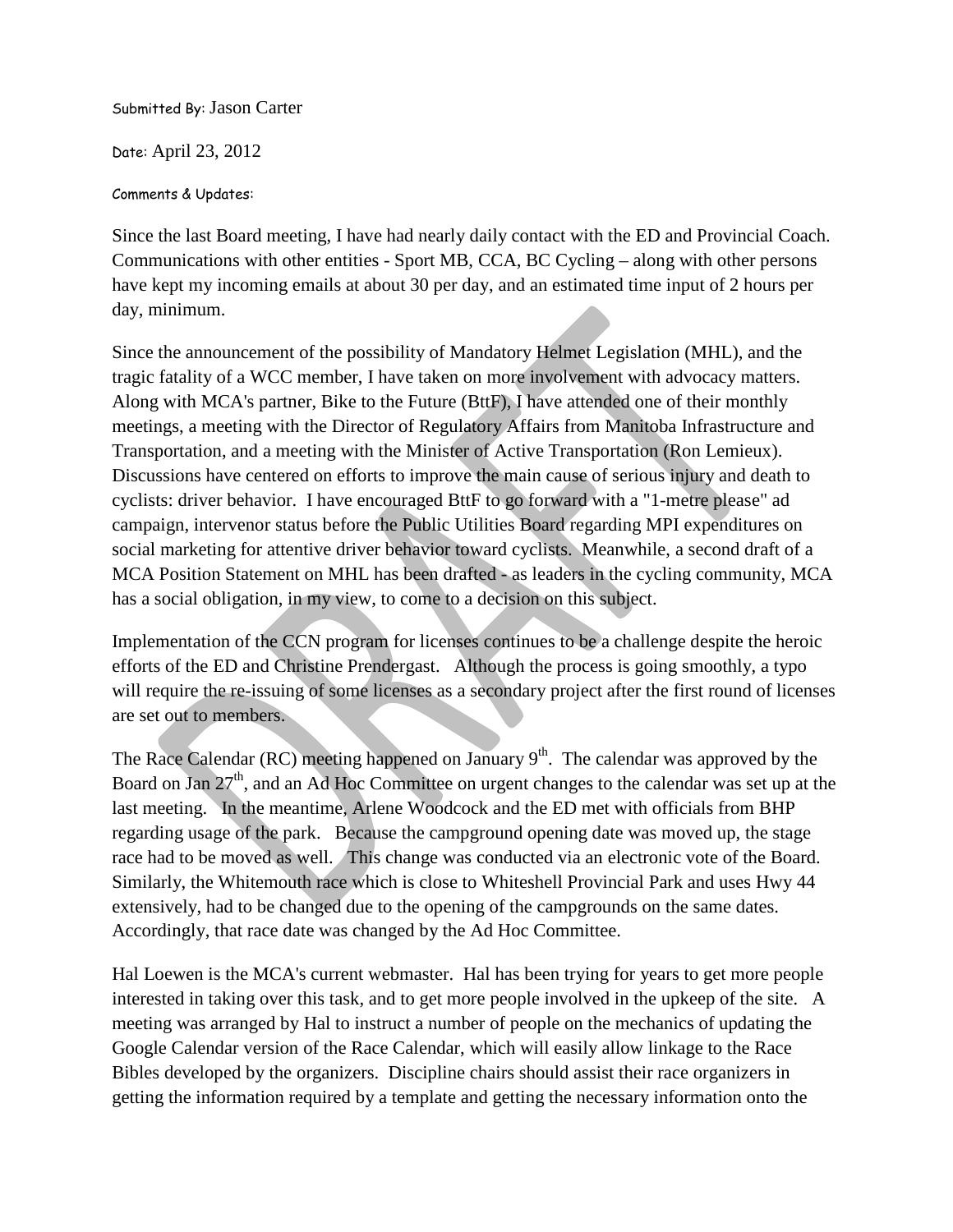web calendar.

Regarding the contract for a Can-Bike instruction video, Tetro Designs Inc. has provided a revised script for Phase 1 - the helmet video - and has begun shooting and production. The final product is targeted to coincide with the delivery of helmets from HLYS to participating schools on April  $30<sup>th</sup>$ . Phase 2 - the finish editing of the remaining Can-Bike chapters - will begin after that.

Meetings with MCA staff have concerned the final budget. As discussed in the Jan  $27<sup>th</sup>$  Board meeting, the preliminary budget was submitted and can be considered an "ask" budget. Sport Manitoba notified the MCA on that a 3-5% reduction in grant funding could be expected. The overall reduction has turned out to be \_\_\_\_\_\_\_%. The administration is currently working on a fair method to allocate this reduction among the programs.

Nevertheless, the message from Sport MB remains clear: to sustain financial health, the MCA must align its programs with the LTAD as much as possible, and design new ones with the same emphasis.

Grant funds have been obtained in order to hire Lindsay Argue as an Assistant Coach for the 2012 season. Everyone who has had contact with Lindsay at the Penticton camp or at other training sessions is very impressed with her. The grants provide approximately 75% of her expected wages for the summer; the remainder will be funded through additional bingos, sponsorship funds or NSTF funds, or from reallocating budget funds. Since the Provincial Program has grown to at least 40 members, in addition to 3 high performance members in other jurisdictions, and assistant coach is absolutely necessary to continue to provide a high quality program. An employment contract is being finalized.

As mentioned in the last report, planning was underway for a Commissaire General Meeting in which all commissaires, regardless of level, discipline or activity level, would be invited to meet to discuss organization, development, and bottlenecks. Due to the threat of further disputes, the meeting was put on hold. Instead, a meeting of the road commissaires was planned for April 14<sup>th</sup>, along with people interested in possibly becoming commissaries. However, the meeting was cancelled by Arlene Woodcock, apparently due to lack of interest. No further information has been provided on plans for further development of road/cross commissaires.

An information session for the Training Crits was held on April  $17<sup>th</sup>$ . Although the meeting was primarily set for the PP parents who constitute the host club for this series, the invitation was extended via the website to the entire membership. Attendance was quite good despite the rain. This series has been commended by CCA both for an excellent athlete development opportunity, and as an opportunity to develop commissaires.

Conversations with CCA also concerned the provision of D&O insurance for the Board and for clubs. An invitation to clubs to contact Marsh for this type of insurance has been drafted. A